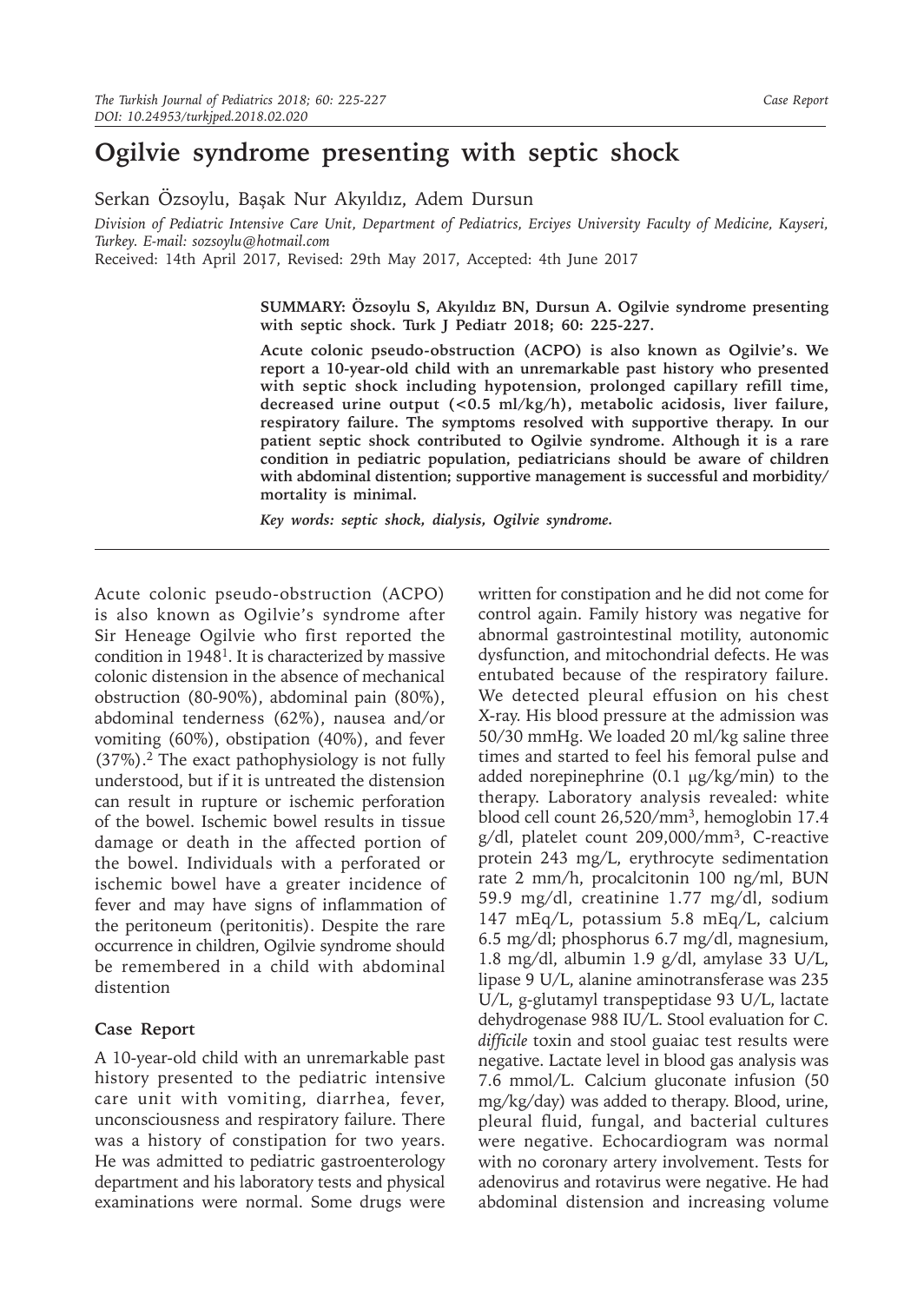of bilious nasogastric aspirate so abdominal computed tomography (CT) was planned. An abdominal radiograph and CT scan revealed massive dilation of the colon and rectum (Fig. 1, 2). Minimal fluid was detected in the abdomen. Rectal examination showed ballooning of the rectum without fecal impaction. He was operated by pediatric surgery and there was no ischemia or perforation in the gastrointestinal system. A biopsy was performed from colon for the short segment Hirschsprung disease; but biopsy result was clear. The diagnosis of Ogilvie syndrome was entertained because of massive abdominal distension with preferential colonic dilation without signs of mechanical obstruction or perforation. The child was managed conservatively with nasogastric tube and rectal tube insertion for decompression, electrolyte correction, intravenous fluid replacement, urinary catheterization to monitor urine output, antibiotics and analgesic medications. His condition deteriorated with increasing abdominal distension. Alanine aminotransferase and aspartate aminotransferase increased because of the liver failure and we added N-acetyl cysteine to the therapy for hepatic regeneration. Due to the disseminated intravascular coagulation and liver failure, prothrombin time (PT) and active partial prothrombin time (aPTT) increased. Fresh frozen plasma and vitamin-K were administered. In his followup, his urine output began to decrease (< 0.5 ml/kg/h). We performed continuous renal replacement therapy (CRRT) because he was hemodinamically unstable. CRRT was ended because the filter was clotted. So, intermittent



**Fig. 1.** Abdominal radiograph shows massive small and large bowel dilation.

hemodialysis had to be instituted. On the 10th day of hospitalization we stopped intermittent hemodialysis and his urine output increased. The patient began to feed; on the 21st day of hospitalization, the conservative therapy was ended and he was discharged.

A written informed consent was obtained from the parents of the patient for publication.

## **Discussion**

Ogilvie syndrome is a rare, acquired disorder characterized by abnormalities affecting the involuntary, rhythmic muscular contractions (peristalsis) within the colon. It is seen in the adult population, but rarely in children.<sup>3-5</sup> This syndrome occurs in patients with serious medical and surgical illnesses including stroke, myocardial infarction, neoplasia, metabolic disturbances, spinal injury, peritonitis, sepsis, and shock, and with various medications such as narcotics, tricyclic antidepressants, and sedatives or hypnotics.<sup>6</sup> Our case presented with septic shock including hypotension, prolonged capillary refill time, decreased urine output (<0.5 ml/kg/h), metabolic acidosis, liver failure and respiratory failure. Mechanical obstruction, perforation, and ischemia are to be excluded before the diagnosis is made. Unfortunately, we confirmed our definition with surgical intervention.

The diagnosis of Ogilvie syndrome is based on history, physical and radiological examination, and exclusion of other diagnoses. There are no specific laboratory tests but the plain abdominal radiographs are the most useful diagnostic tool for this disorder. Further, there is no clear established criteria for pediatric population.

Therapeutic options include supportive therapy, medications, decompression and surgery. Specific



**Fig. 2.** Dilatation of the right hemicolon extending to the rectum (white arrow).